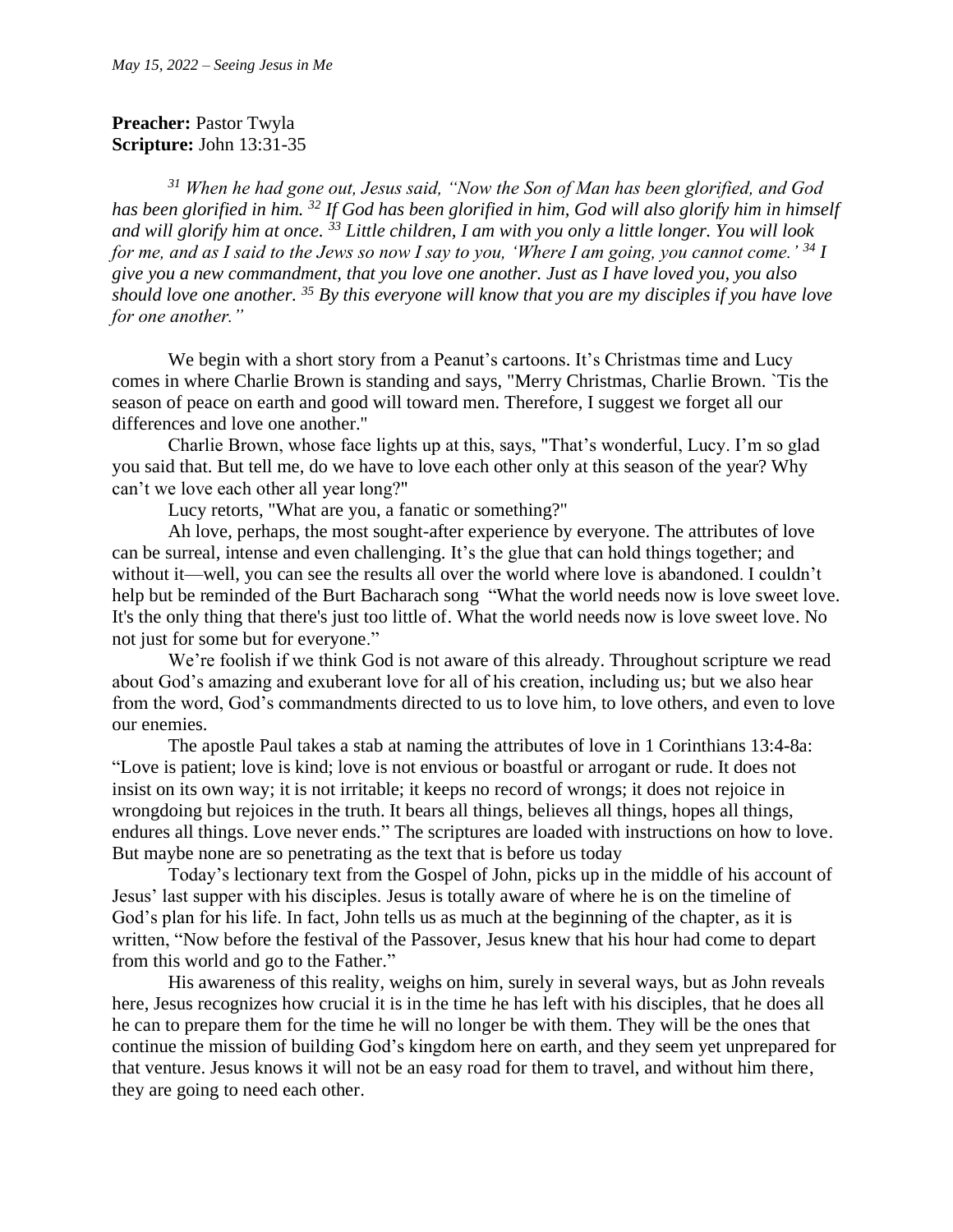A lot is squeezed into these last moments Jesus had with his disciples; but the most significant teaching he wants to impress upon them is the **NEW** commandment, as he calls it, to love one another just as he has loved each of them. There have been other times when Jesus has taught the importance of loving others, including our enemies. What makes this a **NEW** commandment is the addition to the command to love as Jesus has loved. We know that the disciples have yet to learn the full extent of his love.

Jesus does make other attempts to teach the importance of this commandment. We read in John 13:13-15 that he said earlier in the evening after he washed the disciples' feet, "You call me Teacher and Lord—and you are right, for that is what I am. So, if I, your Lord and Teacher, have washed your feet, you also ought to wash one another's feet. For I have set for you an example, that you also should do as I have done to you." And later, in John 15:12-14, Jesus said, "This is my commandment, that you love one another as I have loved you. No one has greater love than this, to lay down one's life for one's friends. You are my friends if you do what I command you."

These two texts parallel John 13:34 and help to us understand the meaning of what Jesus meant here about "loving one another." On the one hand, loving one another as Jesus has loved encompasses the ordinary; it means serving one another, even in the most menial tasks. And on the other hand, this love includes courageous acts or taking great risks.

Jesus demonstrated the extent of this love commanded of us as he began with washing the feet of **all** of his disciples. He got down on his knees, took their dirty tired feet in his hands, and like a servant, he washed and dried them. Jesus also fed them. He did this even as he knew they would fail him. Remember, Judas was among the group at the table and Jesus knew he would betray him. Peter was there too, and Jesus knew he would deny him three times in Jesus' greatest time of anguish. Jesus knew the other disciples would not stand by him either. Yet he loved them all unconditionally and with full knowledge of what they would or would not do and certainly not because they were perfect. He just loved them.

In the same way, Jesus knows our past failures and he knows how we will hurt him and let him down in the future, yet he continues to love us and to forgive us. This then is the same kind of love we are to have for one another: giving love freely, serving one another and being willing to forgive. Even those we know as brothers and sisters in Christ are going to let us down and we may not necessarily see things eye-to-eye, but we are commanded to love them just as Jesus loved his beloved disciples—just as Jesus loves us, his present-day disciples.

Jesus revealed his love for his disciples and for us to be selfless and sacrificial. Jesus sacrificed, certainly, his own needs including his need for emotional support; but greater still, he sacrificed his very life so that all would be forgiven and set free from sin. He put aside his natural desire to avoid suffering and pain, his longing to live, so all would know the extent of his love which is one in the same of God's great love for everyone revealed through Christ. Jesus gave his life to save us.

Jesus' command to love each other as he loves us includes this element of selflessness, even sacrificial love. Loving each other should never be dependent on what we can get out of it. Manipulation and rewards are never attributes of loving others either; but sacrifice of oneself, one's own desires and needs for the benefit of another, is.

After the U.S.S. Pueblo was captured by the North Koreans, the eighty-two surviving crew members were thrown into a brutal captivity. In one particular instance thirteen of the men were required to sit in a rigid manner around a table for hours. After several hours, the door was violently flung open, and a North Korean guard brutally beat the man in the first chair with the